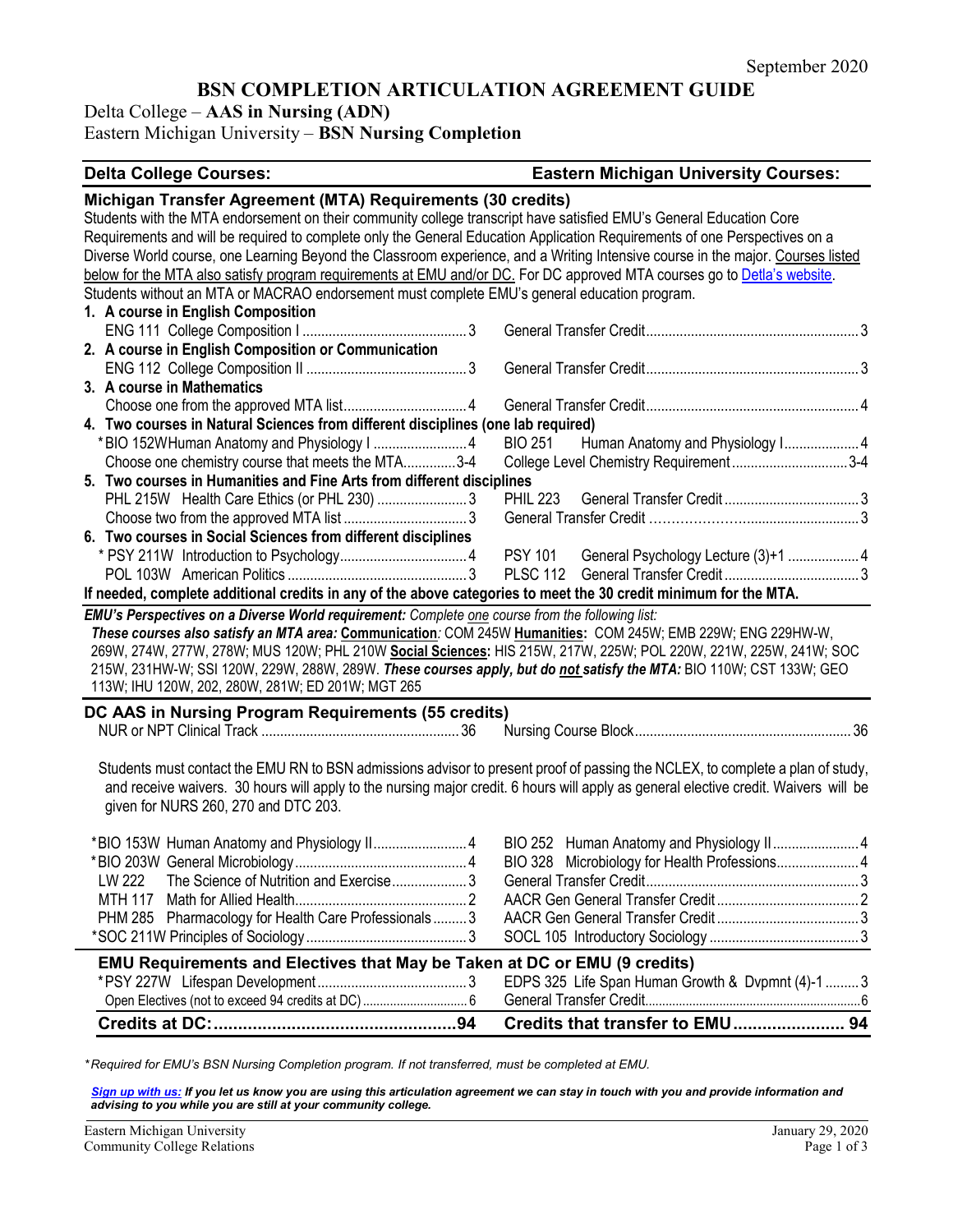# **BSN COMPLETION ARTICULATION AGREEMENT GUIDE**

Delta College – **AAS in Nursing (ADN)**

Eastern Michigan University – **BSN Nursing Completion**

## **Completion of the BSN Nursing Completion program at EMU**

### **Major Requirements (30 credits)**

#### **Required Nursing Courses**

| <b>NURS 221</b><br>Health Assessment for RNs3                  |  |  |
|----------------------------------------------------------------|--|--|
| <b>NURS 265</b><br>R.N. Essentials of Prof Nursing Practice 3  |  |  |
| <sup>1</sup> NURS 300W Reading & Writing in Nursing Studies3   |  |  |
| <sup>1</sup> NURS 365W RN Essentials of Prof Nursing Practice3 |  |  |
| <b>NURS 374</b><br>Nursing Research Concepts for Practice3     |  |  |
| NURS 453 Community-based Nursing for RNs 3                     |  |  |
| R.N. Essentials of Prof Nursing Practice3<br><b>NURS 465</b>   |  |  |
| <sup>2</sup> NURS 483L4RN to BSN Pop Focused Capstone Exp3     |  |  |
|                                                                |  |  |
| <b>Consult Nursing Completion Advisor for suggested</b>        |  |  |
| courses                                                        |  |  |
|                                                                |  |  |

#### **Sample Sequence for completing the program:**

All coursework for this degree must be completed within six years of taking the first 200 level NURS course at EMU.

| Semester 1<br>$(6 \text{ credits})$<br>NURS 300W Reading and Writing in Nursing Studies3<br>NURS 221 Health Assessment for RNs 3                 |
|--------------------------------------------------------------------------------------------------------------------------------------------------|
| $(6 \text{ credits})$<br><b>Semester 2</b><br>NURS 265 R.N. Essentials of Prof Nursing Practice  3                                               |
| Semester 3<br>$(6 \text{ credits})$<br>NURS 374 Nursing Research Concepts for Practice3<br>NURS 365W R.N. Essentials of Prof Nursing Practice  3 |
| Semester 4<br>$(6 \text{ credits})$<br>NURS 465 R.N. Essentials of Prof Nursing Practice 3                                                       |
| <b>Semester 5</b><br>$(6 \text{ credits})$<br>NURS 453 Community-based Nursing for RNs3<br>NURS 483L4 RN to BSN Pop Focused Capstone Exp 3       |

**Note:** If sufficient credits hours are not transferred, additional credits must be completed at EMU to satisfy the minimum of 124 credit hours required to graduate.

The Nursing Completion Program is online only. Contact the BSN Completion program coordinator for more information.

*1 Satisfies EMU's Writing Intensive Requirement.*

*<sup>2</sup> Satisfies EMU's Learning Beyond the Classroom requirement.*